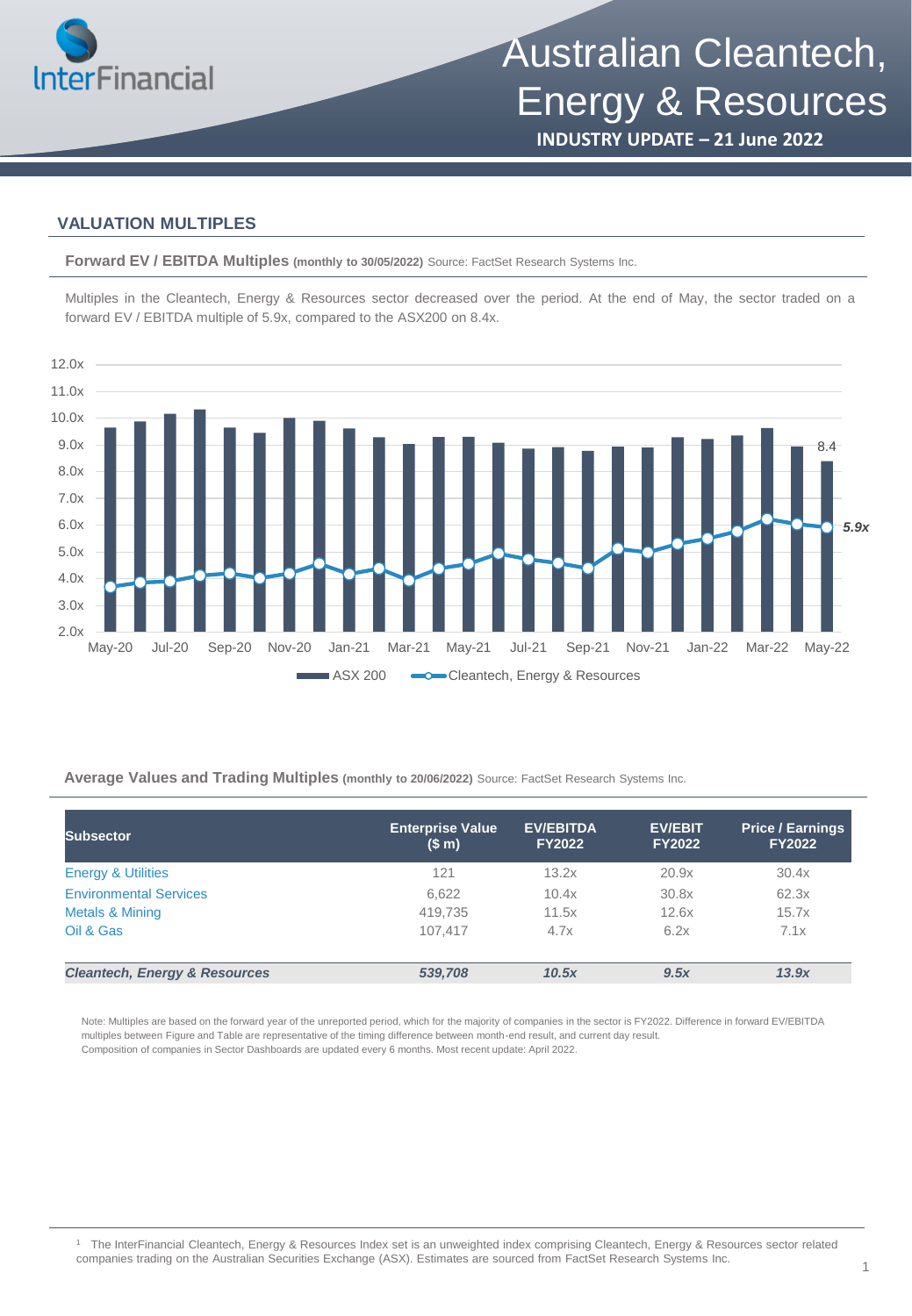

# Australian Cleantech, Energy & Resources

**INDUSTRY UPDATE – 21 June 2022**

## **MERGER & ACQUISITION NEWS…**

| <b>C</b> Epiroc<br><b>BUP</b> SINCE 2005 | Value: Not Disclosed<br><b>Epiroc</b> , a Swedish manufacturer of mining and infrastructure equipment has agreed to                                                                                                                                                                                                                                                                                                                                          |
|------------------------------------------|--------------------------------------------------------------------------------------------------------------------------------------------------------------------------------------------------------------------------------------------------------------------------------------------------------------------------------------------------------------------------------------------------------------------------------------------------------------|
|                                          | acquire JTMEC an Australian based provider of electrical infrastructure for mines.                                                                                                                                                                                                                                                                                                                                                                           |
| Star<br>of the<br>South                  | <b>Value: Not Disclosed</b><br>Cbus Super has acquired a 10% stake in Star of the South, an Australian offshore wind<br>project. Star of the South is owned by Copenhagen Infrastructure Partners.                                                                                                                                                                                                                                                           |
| <b>Services Group</b>                    | Value: Not disclosed<br><b>Efttech International</b> , an Australia-based provider of services to the oil and gas sector,<br>has been acquired by Well Services Group. The transaction will allow WSG to capitalise<br>on growth opportunities in the Australian market in key sectors such as LNG and create a<br>competitive integrated business.                                                                                                          |
|                                          | Value: AUD 90.0 m                                                                                                                                                                                                                                                                                                                                                                                                                                            |
| RESOURCES LIMITED                        | <b>B2Gold Corporation</b> , a Canada-based gold producer, has entered into an agreement to<br>acquire Oklo Resources Limited at a 100% premium to its last traded price.                                                                                                                                                                                                                                                                                     |
|                                          | Value: AUD 80.0 m                                                                                                                                                                                                                                                                                                                                                                                                                                            |
| GOLDEN MILE<br>MILLING                   | Karora Resources, an Ontario-based multi-asset mineral resources company, has<br>announced that it has entered into a binding agreement to acquire the 1.0 Mtpa<br>Lakewood Mill gold processing facility. The acquisition will de-risk Karora's growth plan to<br>increase production to 205,000 ounces of gold by 2024 by elimitating the procurement<br>schedule and construction risks associated with major expansion of Karora's Higginsville<br>Mill. |
|                                          | Value: AUD 330m<br>Cooper Energy, the Australia based upstream energy company is to acquire the Orbost                                                                                                                                                                                                                                                                                                                                                       |

**Gas Processing Plant of APA Group (Australia)**, the local operator of gas transmission pipelines, storage facilities, also an operator of wind and gas-fired power plants. The consideration is 330m AUD (\$228.8726m), which consist of 270m AUD to be paid in cash, 60m AUD to be paid in earnout.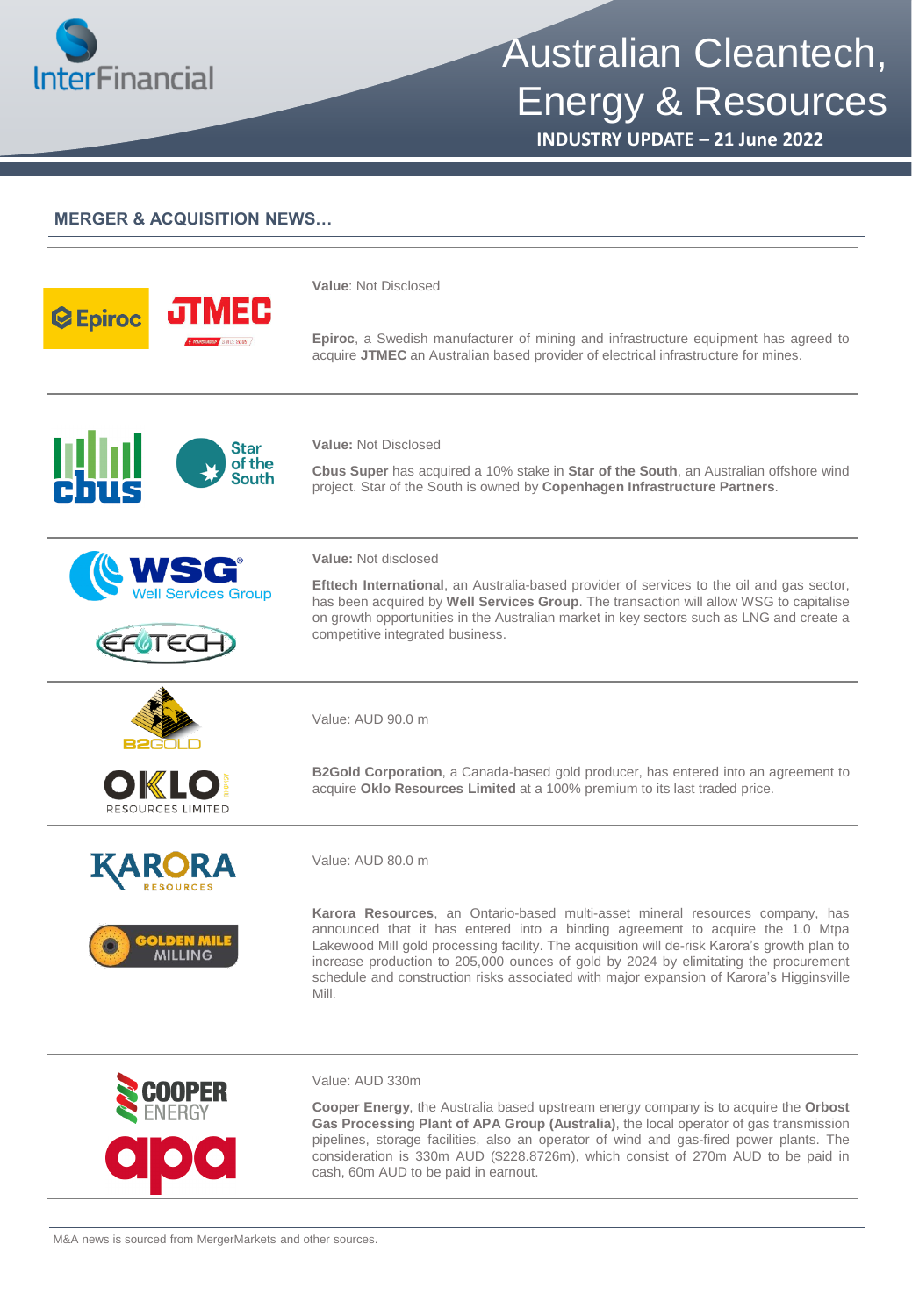

Australian Cleantech, Energy & Resources

**INDUSTRY UPDATE – 21 June 2022**

#### **DRILLING FOR DEALS…**

- **AGL Energy**, an Australian based energy company has withdrawn a demerger proposal that would separate **AGL Energy** into **AGL Australia** and **Accel Energy**.
- **Brookfield Asset Management,** a Canadian multinational company continues interest in **AGL Energy** despise the recent rejection of an AUD \$8.25 per share bid from Brookfield. This offer was formulated with the **Grok Ventures** investment group. Since the rejection, **Grok ventures**; a 11.3% owner of AGL has indecently approached **AGL** to discuss a possibility of a two-party venture.
- **Global Infrastructure Partners** and **Caisse de dépôt et placement du Québec (CDPQ)** are among parties eyeing a stake in **EnergyAustralia**, an Australia-based electricity generator. Three parties were reported to have been shortlisted as buyers for a 50% stake in EnergyAustralia.
- **Galileo Mining** (ASX:GAL), Australia-based cobalt and nickel explorer, could be the next takeover target for **IGO** (ASX:IGO).
- **Yancoal Australia** (ASX:YAL) has rejected proposed terms of **Yankuang Energy's** potential bid for the company.
- **Genesis Minerals** (ASX:GMD) is considering a merger with **St Barbara** (ASX:SBM), advised by Sternship and Macquarie Capital. Reports state that they are thought to be closing in on a deal after a few rounds of takeover discussions.
- **Idemitsu Australia** is selling **Ensham Resources**, an Australia-based thermal coal mining business. Indonesian players such as **BUMA** and **Adaro Mining**, are believed to be eagerly pursuing Ensham which has around 600 staff at mining operations in QLD.
- **5B Solar**, an Australian solar start-up, has raised AUD 30m in the first tranche of a Series B funding round. The funding round was led by **AES Corportion** and **Artesian Venture Capital**.
- **Australian Solar Investments Limited** (ASIL), an Australia-based solar energy investor, is seeking alternative funding options after suspending plans to list on the ASX. ASIL blamed turbulent market conditions for ending the IPO plans.
- **Yankuang Energy** will need to increase its bid for **Yancoal** to win over **Glencore**. Glencore is willing to sell its 6.4% stake in Yancoal but Tankuang will need to increase its USD 3.6 per share bid to win its acceptance.
- Australian private equity firm **Pacific Equity Partners** is set to partner with Brisbane-based **Helmont Energy** and back the company's development of bioenergy projects.
- **CDPQ** is considered the frontrunner to acquire **CWP Renewables**, an Australia-based renewable energy business. Other potential bidders include **Engie**, **Iberdrola**, **Shell**, **APA Group** and **Origin Energy**. The business could be worth AUD 4bn.
- Australian copper explorer **Revolver Resources** plans to make acquisitions to become a mid-tier resources company and is welcoming approaches from M&A advisors. The Brisbane-based company currently has a market capitalization of AUD 67.8m.
- **GTL Group**, an Australia-based vertically integrated solar energy software and services company, is in due diligence with an unnamed investor for an AUD 42m capital raise.
- **Pembroke Resources**, an Australian metallurgical coal miner, and its private equity backer **Denham Capital** remain open to consideration of further investment in the **Olive Downs** coking coal project by strategic investors.
- Perth-based lithium resource explorer and developer **Anson Resources** could form a joint venture or secure an offtake agreement with US oil and gas services company **Tetra Technologies Inc**.
- **Genesis Minerals** is reviewing business develop opportunities including a potential merger with **St Barbara Limited**.
- **South32**, an Australia-based miner, is expected to put its metallurgical coal operations in Illawarra up for sale. The divestment would further indicate that major Australian listed companies are distancing themselves from coal.